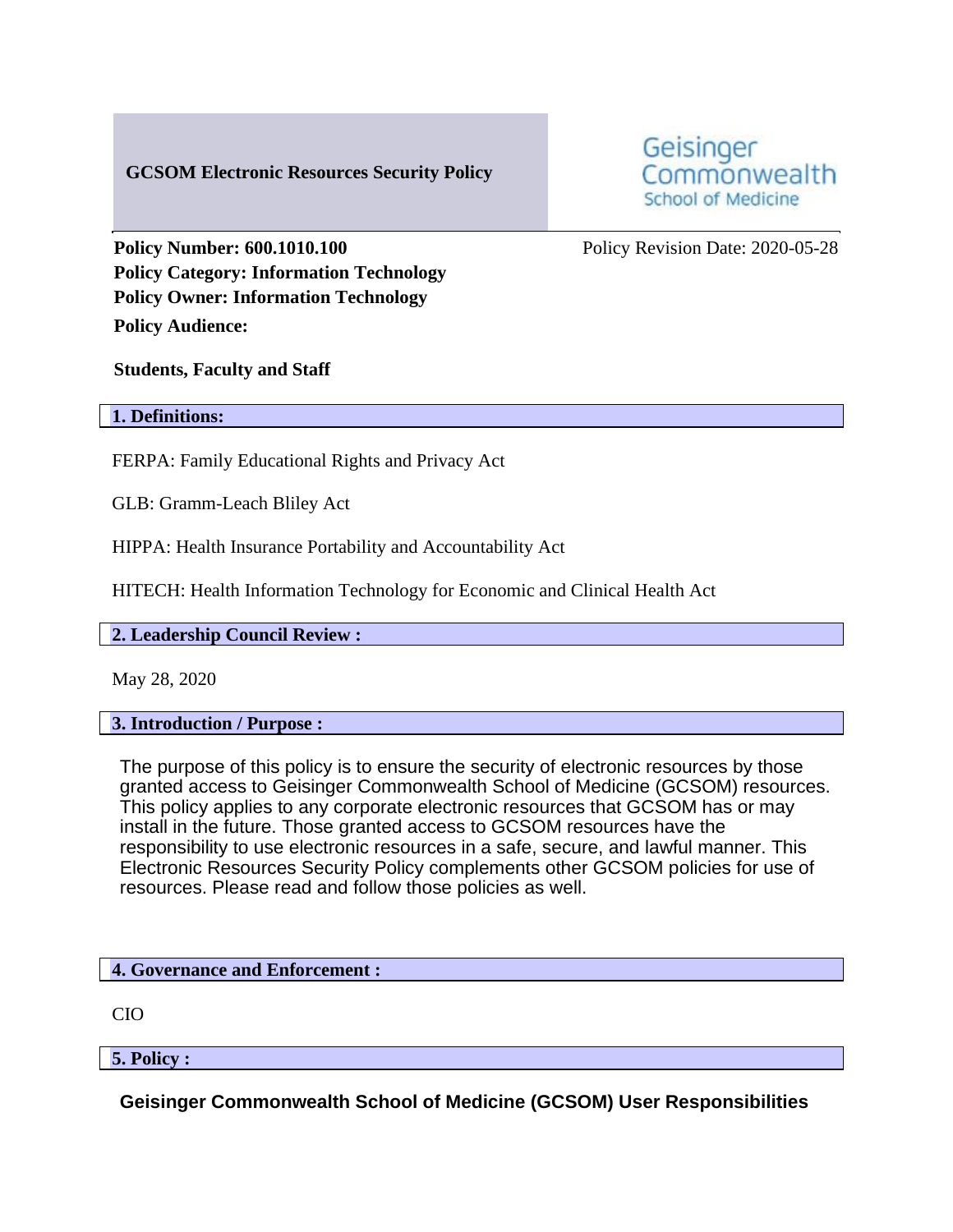GCSOM supports the installation and usage only of approved electronic resources. GCSOM credentials for use of electronic resources will be assigned by the GCSOM Information Technology Services (ITS). GCSOM credentials should never be shared with anyone, and compromise (or suspected compromise) of GCSOM credentials should be immediately reported to ITS and appropriate management.

### **Physical Security**

- Sensitive workstations, servers, and other hardware must be kept physically secure. This includes the use of locked telecommunications closets, data centers, cabinets, and offices.
- Workstations that have access to sensitive resources should be kept away from casual traffic and onlookers.

### **Individual/Device Level Security**

- GCSOM credentials for use of electronic resources will be assigned by the GCSOM ITS department. These credentials should never be shared with anyone.
- Any change in the role of a user at GCSOM (eg: promotion, transfer) should be immediately reported to ITS (as well as to HR or others if appropriate) so that the requisite changes in access and security can be processed in a timely manner.
- All users should utilize "strong" personal passwords regardless of whether the system(s) that they access require them to do so. This means that the passwords are at least 8 characters in length and use a combination of letters and numbers in accordance with the global policy implemented for protection from unauthorized access to GCSOM accounts and resources.
- Any compromise or suspected compromise of personal security credentials must be immediately reported to ITS and appropriate management. Credentials may be suspended, reset, or regenerated depending on the circumstances and risk.
- Users are required to maintain current threat protection software on their devices. Failure to do so may result in suspension of access to electronic resources.
- All devices that have the capability to set a "timeout" or inactivity password should utilize them. Timeout/inactivity periods should be set relatively short so that devices quickly become locked if unattended, misplaced, or stolen.
- Wherever possible, GCSOM will enforce strong passwords, periodic password cycling and inactivity timeouts for systems that it utilizes.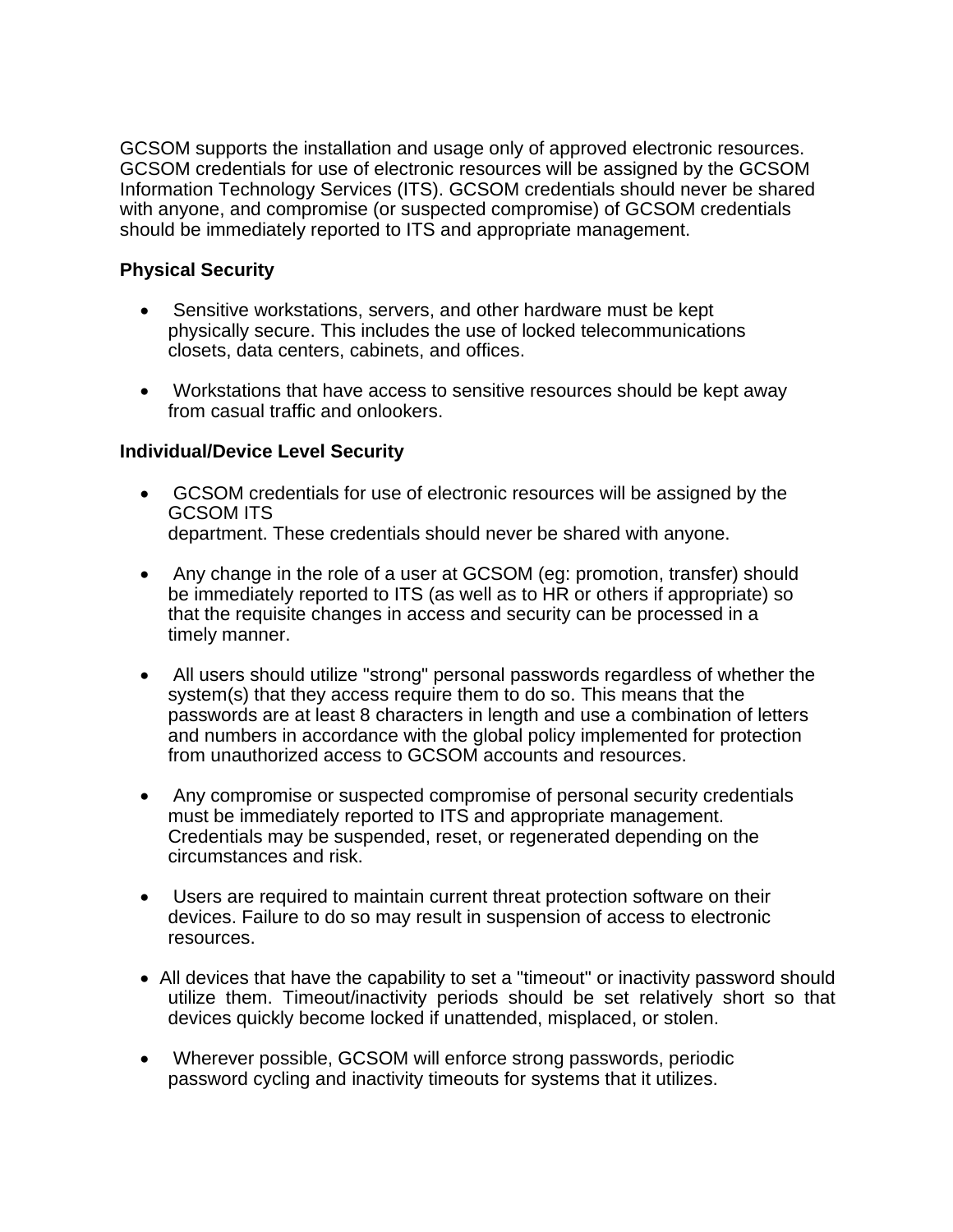# **Systems Level Security**

- Administrative levels of access to GCSOM systems, which include capabilities such as system configuration, security settings, audit trails, etc, will be managed by ITS.
- Access to applications will be evaluated, granted/denied, and managed based on role along with the approval/denial of appropriate application custodians. This process will utilize a formal request process which retains a record of all such activity.
- It is a direct violation of this policy to establish a system/server/application for shared use which has not been expressly approved and deemed secure by ITS.

## **Network Level Security**

- ITS will maintain GCSOM network security. Access to the GCSOM network will require authentication for all users.
- Network level access will include a security review of any device attempting to connect. Access to the network may be limited or denied based on this review.
- Non-GCSOM devices will not be permitted on the secure GCSOM network.
- It is a direct violation of this policy to extend or modify the GCSOM network, or establish a separate network involving GCSOM resources, which has not been expressly approved and deemed secure by ITS.

## **Perimeter Level Security**

- ITS will maintain perimeter defenses such as virus/worm protection, firewalls and intrusion detection/prevention systems. Such defenses may impact the flow of electronic traffic into and out of the organization.
- ITS will periodically test the security of its electronic environment in order to ensure the effectiveness of its defenses.

## **Privacy Guidelines**

GCSOM maintains the right to intercept, monitor, store, review, and disclose electronic resources activity to ensure compliance with this policy, as well as to fulfill GCSOM's responsibilities under the laws and regulations of the jurisdictions in which it operates - for example, to supply information in legal discovery or to regulators. Users should have no expectation of privacy.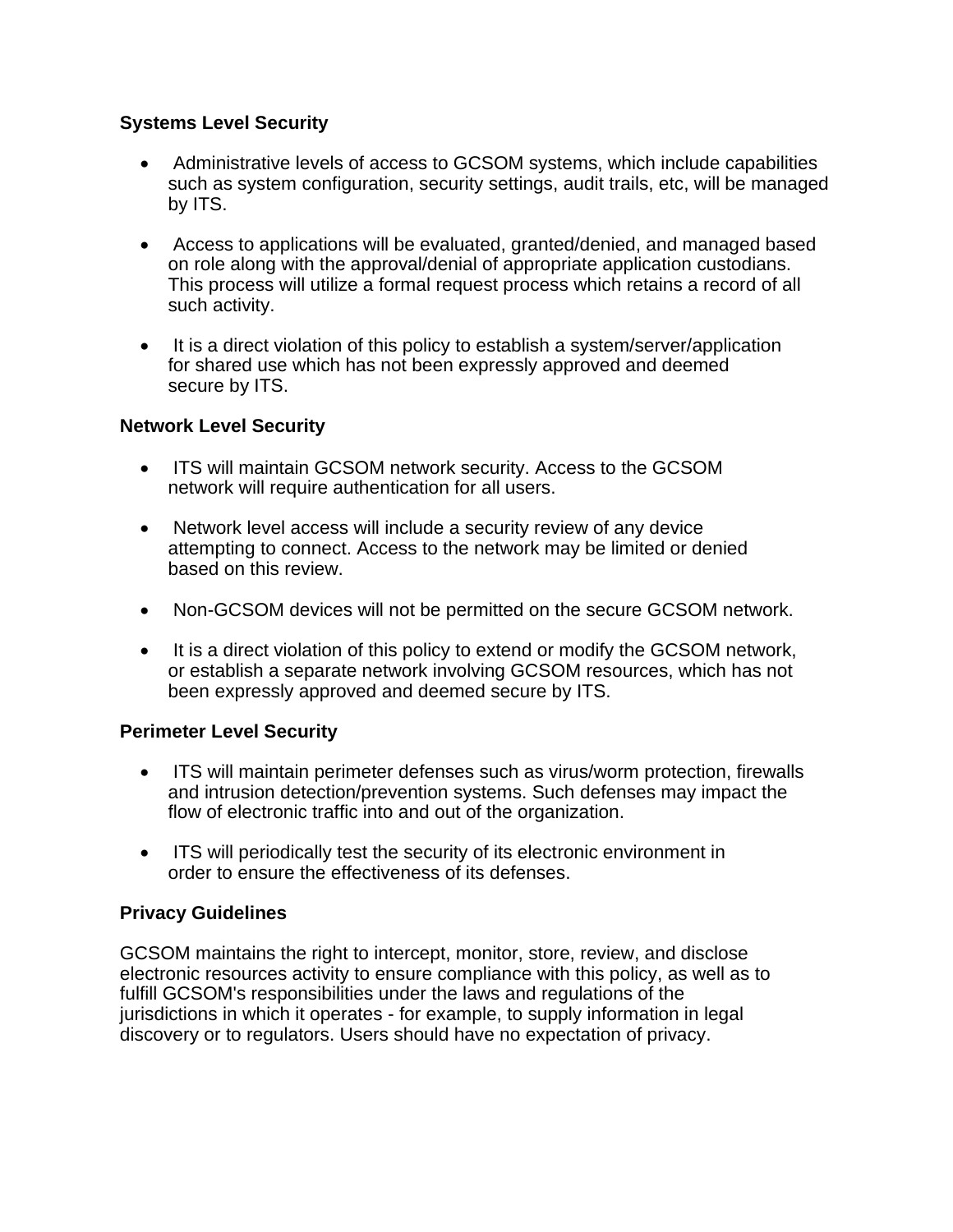- On termination or separation from the GCSOM, the organization will deny access to electronic resources, including the ability to download, forward, print or retrieve any information stored in GCSOM systems.
- Any content created with GCSOM electronic resources is considered the intellectual property of GCSOM.

## **Credentials and Operations**

- GCSOM credentials for use of electronic resources will be assigned by the GCSOM ITS department. These credentials should never be shared with anyone, and compromise (or suspected compromise) of GCSOM credentials should be immediately reported to ITS and appropriate management.
- Any change in the role of a user at GCSOM (eg: promotion, transfer) should be immediately reported to ITS (as well as to HR or others if appropriate) so that the requisite changes in access and security can be processed in a timely manner.
- Users are required to maintain current threat protection software on their devices. Failure to do so may result in suspension of access to electronic resources for the device, the user, or both.
- Any actual or suspected electronic security breach must be immediately brought to the attention of ITS and the relevant management staff.
- Connecting to GCSOM electronic resources from non-GCSOM devices (eg: home, conferences, hotels, etc) should be treated with the same care as would be in place for a GCSOM device if possible (ie: virus protection, firewall, etc).
- Be skeptical of email messages that are from unknown sources or which invite you to open attachments or submit information.

# **Protecting Customer Information**

- GCSOM adheres to applicable laws and regulations regarding the protection of customer information, including but not limited to HIPAA, FERPA, HITECH, the GLB security rule, and the GLB safeguards rule.
- Non-public customer information is maintained within GCSOM systems and is used for internal operations and uses. As such, it is only accessible by those who have a need related to their GCSOM function.
- In the event of a breach, GCSOM will invoke the institution's Critical Incident Response Plan, and follow the relevant procedures in that plan. It includes notification of the appropriate internal and external parties.